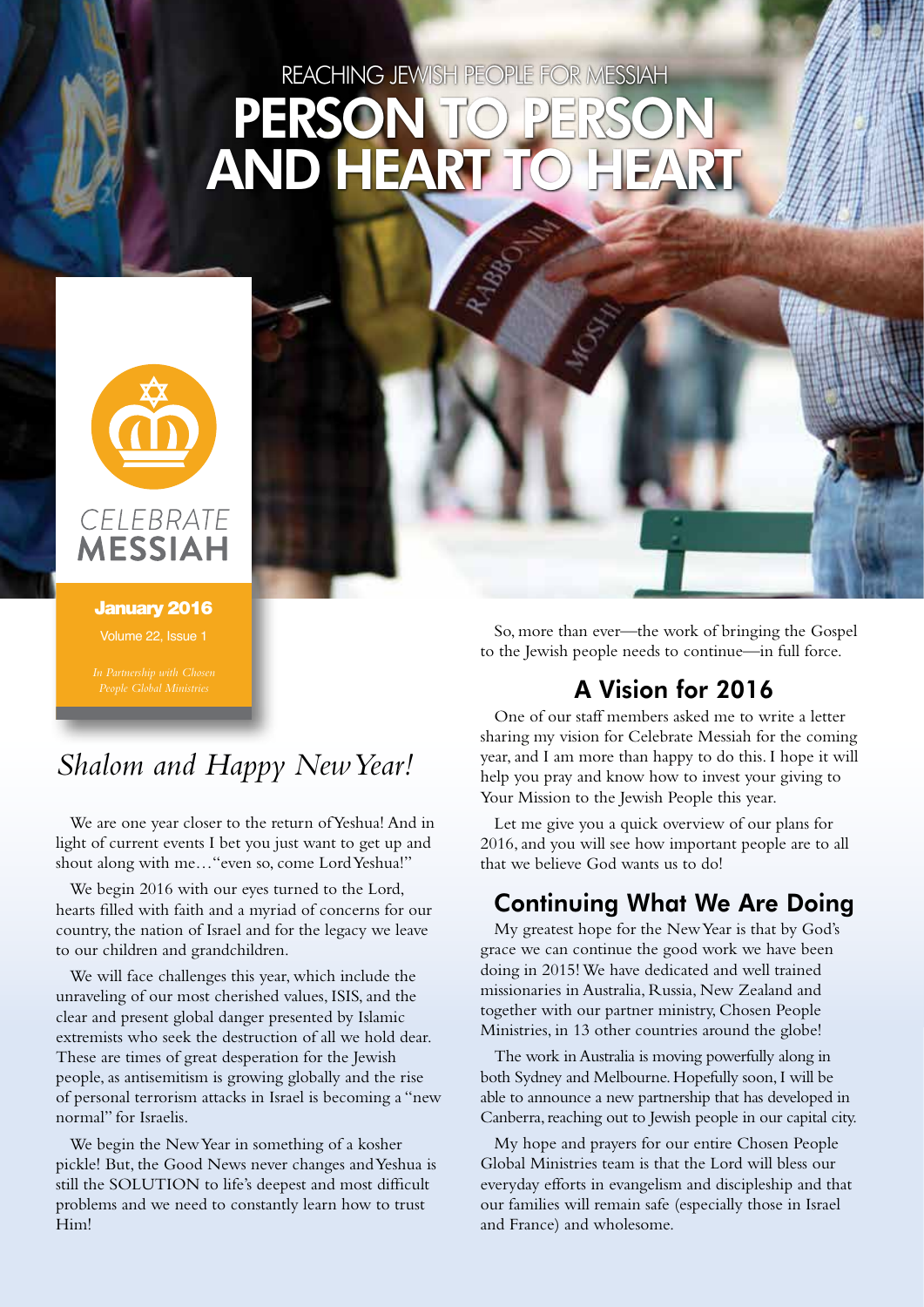My hope is that the families of Celebrate Messiah and Chosen People Global Ministries' staff will be blessed and protected and that the children of our staff members would grow in the grace and knowledge of our Lord Yeshua.

With this in mind, let me share with you some of my additional hopes and goals for 2016!

#### The Caulfield Messianic Centre **Project**

As you might know, we have been working towards building the first custom-made Messianic Centre in the Southern Hemisphere right here in the heart of the Jewish community of Melbourne in the suburb of Caulfield. This ministry centre will serve as the congregational facilities of Beit HaMashiach Messianic Congregation as well as house the offices of Celebrate Messiah. This centre in placed strategically in what we affectionately call the holy land of Australia with about 75,000 Jewish people and forty-five synagogues all around us.

So far we have raised just over \$500,000 for this project with about \$200,000 still to be raised. By God's grace, we hope to start this rebuilding project in the first half of this year.



### BY GOD'S GRACE WE HOPE TO START BUILDING THE CAULFIELD MESSIANIC CENTRE THIS YEAR.

I am also so grateful to the Lord that the ministry of Beit HaMashiach is growing in many ways; several Jewish people coming to faith in Yeshua including an entire family who recently prayed to receive the Lord as their Messiah and Saviour, discipleship of new believers, growing opportunities to share Yeshua with Jewish people in the community, a growing sense of community and purpose and vibrant services.

### Work in Israel

We will continue to reach Israelis wherever they travel after their service in the army: India, New Zealand, South America and even here in Melbourne, Australia! These

### WE BUILD RELATIONSHIPS AS WE SERVE. THEN LET THEM INITIATE THE DISCUSSION ABOUT FAITH.



young people are very open to the Lord. We now have a permanent work in New Zealand and actually own a backpacker facility that is constantly filled with 40-plus Israelis with whom we are able to talk to about the Lord.

*I serve on the Board of Chosen People Ministries in Israel and I can share with you that we have built a great team in Tel Aviv now as well so we can follow up on those we meet around the globe when they get home to return to "normal life" and go to college, get jobs and start their post-military lives.*

We will expand our ministries among Holocaust survivors living in the Holy Land as well through visiting them, taking them on trips and providing food staples through our distribution centres around Israel. We cannot speak about Yeshua when we are providing food, etc., however, we do build relationships with people in this way, and it is wonderful to see how they initiate the discussion about faith (for more info about this, visit us on www.youtube.com/user/CelebrateMessiah).

By God's grace we recently baptised five of these elderly Israelis.

**We will begin a new ministry** in two larger urban suburbs in the greater Tel Aviv area that are currently without a witness for the Lord. So far, we have placed three full-time young couples in these areas to reach younger Israeli families, whom I believe will be the building block for the future church in Israel.

The names of the "urban suburbs" are *Ramat Gan* and *Givatayim*. We are trying to rent a storefront on the main commercial street as a center for our activities but so far, we have not found an Israeli landlord that will rent to us! But, we know that God will provide.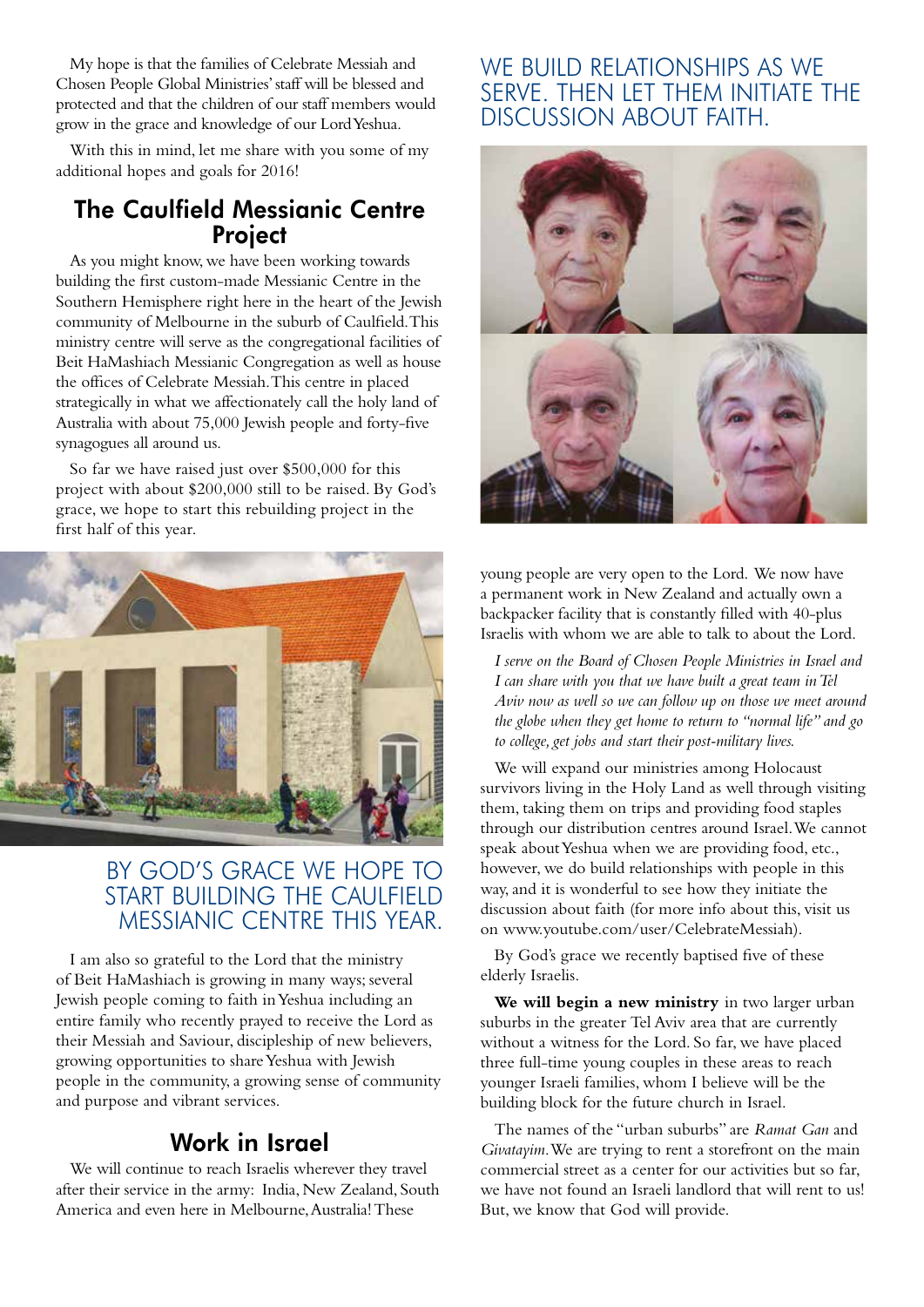### Online Ministries: The Daniel Project

Chosen People Ministries, at its headquarters in New York City, have created an online evangelism team that they've called the Daniel Group! They chose this name based upon the prophecy of Daniel 12:4,

*But as for you, Daniel, conceal these words and seal up the book until the end of time; many will go back and forth, and knowledge will increase.*

Through our strategic partnership with Chosen People Ministries, we are planning this year to tap into the expertise and evangelistic materials that this gifted team has produced and do several online evangelistic campaigns.

We believe we are in the end times and…let's face it… the web has transformed the way we learn and has made knowledge available to everyday people as never before. This includes the Gospel! We are able to tell people about Yeshua—in ways our forefathers never dreamed of. The web has transformed Jewish evangelism work in the same way that air travel transformed missionary work in general.

We are living in wonderful days of opportunity.

# FOUND<sup>S</sup>

Chosen People Ministries now has two major evangelistic websites and I hope you will visit each of them. We have Isaiah53.com and ifoundshalom.com and we are redeveloping these sites for Australia.

The Isaiah53.com site focuses on offering the evangelistic book *Isaiah 53 Explained* that is now in eleven languages! Ifoundshalom.com has approximately 40 video testimonies (and growing) of Jewish believers in Jesus of every age and walk of life.

We also have translated the Isaiah 53 site into Hebrew, Russian, Spanish and now French. These languages cover more than 90% of the Jewish population in today's world.

We will soon create sites to match some of the other book translations—including our latest…Farsi. This will become the key strategy to reach the hundreds of thousands of Iranian Jews scattered throughout Israel, the United States, England, etc. with the Gospel.

The Daniel Project team have learned how to use Facebook advertising to find the sites Jewish people search and have **had more than 1,000 Jewish people order the Isaiah 53 book and the booklet that was on offer on the I Found Shalom site!** Dr Mitch Glaser, who is overseeing this project, says; "I have not seen anything like this in my 40-plus years of Jewish ministry."

I am also really excited about this aspect of Jewish evangelism and I am keen to see this rolled out here in Australia. It is almost as if the web was built for Jewish evangelism because it allows for some anonymity and enables a Jewish person to move at their own speed in seeking the Lord!

# All About People

**The most important tool God uses to reach Jewish people is people!** The Good News is most powerful when preached person-to-person and heart-toheart. Jewish seekers—like Gentile seekers—respond to the love, warmth and transformed lives of individuals, as people all need people.

Please continue to pray for all of these efforts, that the Lord will bless the work and that Jewish people everywhere will hear the Gospel and come to know their Messiah!



# WE WILL RECRUIT MORE STUDENTS FOR THE FEINBERG SEMINARY.

May I ask you to give generously this month so that we can recruit, train and deploy the dedicated, Messiahfocused people we need to do His work among the Jewish people?

Thank you for joining me by investing your prayers, support, love and encouragement in the staff of Celebrate Messiah and our global partners, Chosen People Ministries!



P.S. I want to send you a copy of *The Gospel According to Isaiah 53* **for your gift of \$200 or more!** This

book will help equip you to present the redemptive work of the Messiah to the Jewish community, exploring issues of atonement and redemption as found in that amazing prophecy of Isaiah 53.



Lawrence Hirsch Executive Director of Celebrate Messiah Australia